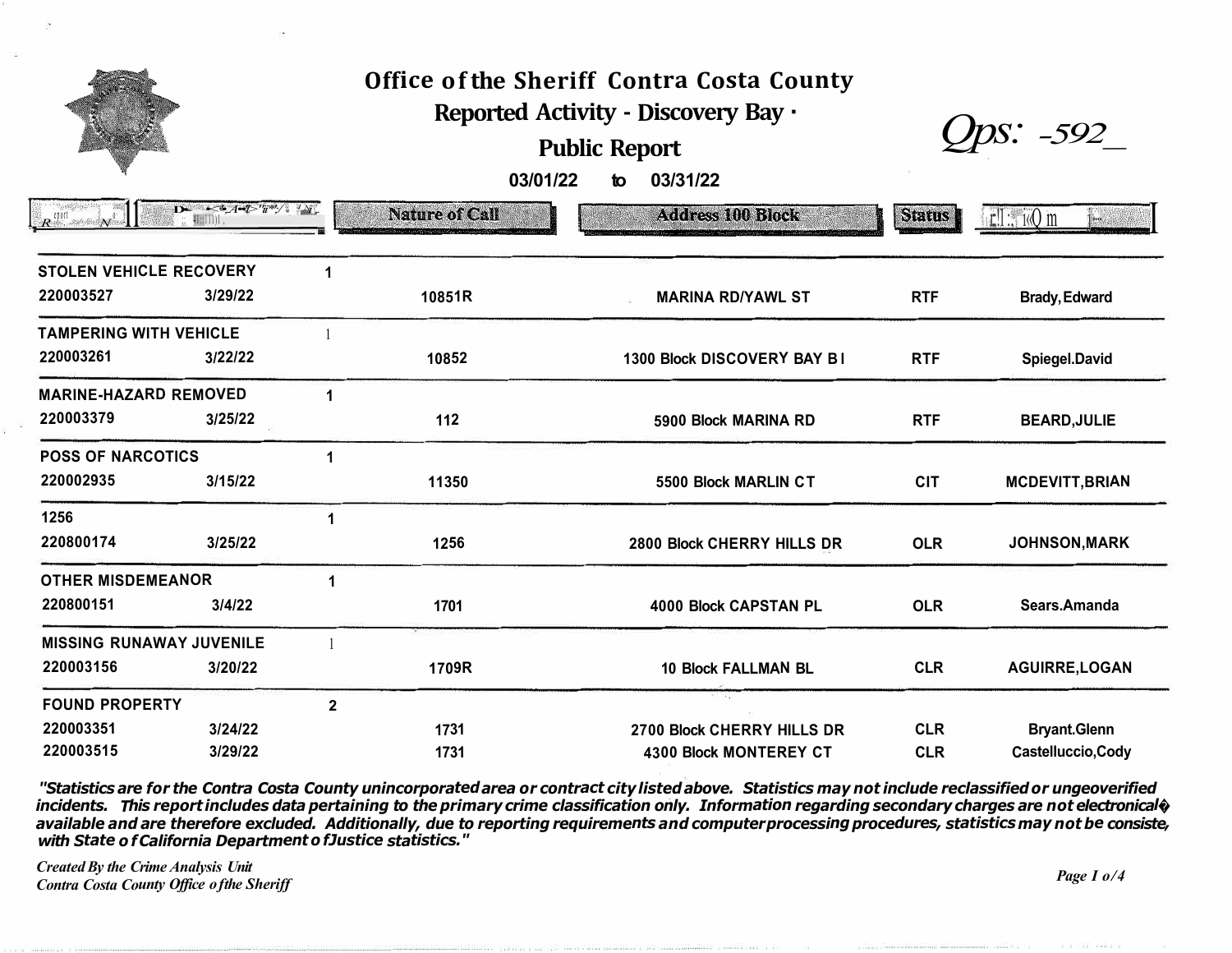| <b>Report No</b>           | ReDOr.tedM                      |                         | $N$ iNre' $D$ f <sub>il</sub> ij <sup>u</sup> <sub>a</sub> | 7 <sup>W</sup><br>$2 - 1$           | $\delta$ tatu $\Delta$ | <b>Officer</b>          |
|----------------------------|---------------------------------|-------------------------|------------------------------------------------------------|-------------------------------------|------------------------|-------------------------|
|                            | <b>SUSPICIOUS CIRCUMSTANCES</b> | 4                       |                                                            |                                     | $\sim$                 |                         |
| 220002524                  | 3/4/22                          |                         | 1732                                                       | 14800 Block SR 4                    | <b>CLR</b>             | <b>NGUYEN.DENNIS</b>    |
| 220002552                  | 3/5/22                          |                         | 1732                                                       | 2400 Block DISCOVERY BAY BL         | <b>RTF</b>             | <b>Akin.Randy</b>       |
| 220003143                  | 3/19/22                         |                         | 1732                                                       | <b>DISCOVERY BAY BURIVERLAKE RD</b> | <b>CLR</b>             | <b>AGUIRRE.LOGAN</b>    |
| 220003424                  | 3/26/22                         |                         | 1732                                                       | 9800 Block KEY WEST WY              | <b>RTF</b>             | <b>MACIAS.BRANDON</b>   |
| <b>CIVIL</b>               |                                 | $\overline{\mathbf{2}}$ |                                                            |                                     |                        |                         |
| 220003354                  | 3/24/22                         |                         | 1734                                                       | 2000 Block SAND POINT RD            | <b>RTF</b>             | Mazza.Nicholas          |
| <b>OUTSIDE ASSIST</b>      |                                 | $\mathbf{2}$            |                                                            |                                     |                        |                         |
| 220002848                  | 3/12/22                         |                         | 1738                                                       | 9500 Block PESCADERO CR             | <b>RTF</b>             | <b>MACIAS.BRANDON</b>   |
| 220002565                  | 3/5/22                          |                         | 1738                                                       | 1700 Block DOLPHIN PL               | <b>RTF</b>             | <b>NGUYEN.DENNIS</b>    |
| <b>SERVICE TO CITIZEN</b>  |                                 | 1                       |                                                            |                                     |                        |                         |
| 220002820                  | 3/11/22                         |                         | 1744                                                       | <b>1600 Block WILLOW LAKE RD</b>    | <b>STC</b>             | <b>BLANK, TANNER</b>    |
| <b>WARRANT ARREST</b>      |                                 | $\mathbf{2}$            |                                                            |                                     |                        |                         |
| 220002761                  | 3/10/22                         |                         | 1760                                                       | 14800 Block SR 4                    | <b>ARR</b>             | Castelluccio, Cody      |
| 220002925                  | 3/14/22                         |                         | 1760                                                       | DISCOVERY BAY BUWILLOW LAKE RD      | <b>ARR</b>             | Castelluccio, Cody      |
| <b>DEATH-UNKNOWN CAUSE</b> |                                 | 1                       |                                                            |                                     |                        |                         |
| 220003382                  | 3/25/22                         |                         | 1793                                                       | 4800 Block SOUTH PT                 | <b>RTF</b>             | <b>MACIAS.BRANDON</b>   |
| <b>KIDNAP</b>              |                                 |                         |                                                            |                                     |                        |                         |
| 220002574                  | 3/6/22                          |                         | 207                                                        | <b>1900 Block CHERRY HILLS DR</b>   | <b>ARR</b>             | <b>NGUYEN.DENNIS</b>    |
| <b>ROBBERY-ARMED</b>       |                                 |                         |                                                            |                                     |                        |                         |
| 220003271                  | 3122122                         |                         | $211\Delta$                                                | 14800 Block SR 4                    | <b>ARR</b>             | <b>SCANLAN.JONATHAN</b> |

"Statistics are !'or the Contra Costa County unincorporated area or contract dty listed above. Statistics may not include reclassified or ungeoverified incidents. This report includes data pertaining to the primary crime classification only. Inl'ormation regarding secondary charges are not electronical  $\phi$ available and are therel'ore excluded. Additionally, due to reporting requirements and computerprocessing procedures, statistics may not be consiste, with State ol' California Department ol'Justice statistics."

**Created By the Crime Analysis Unit Contra Costa County Office of the Sheriff**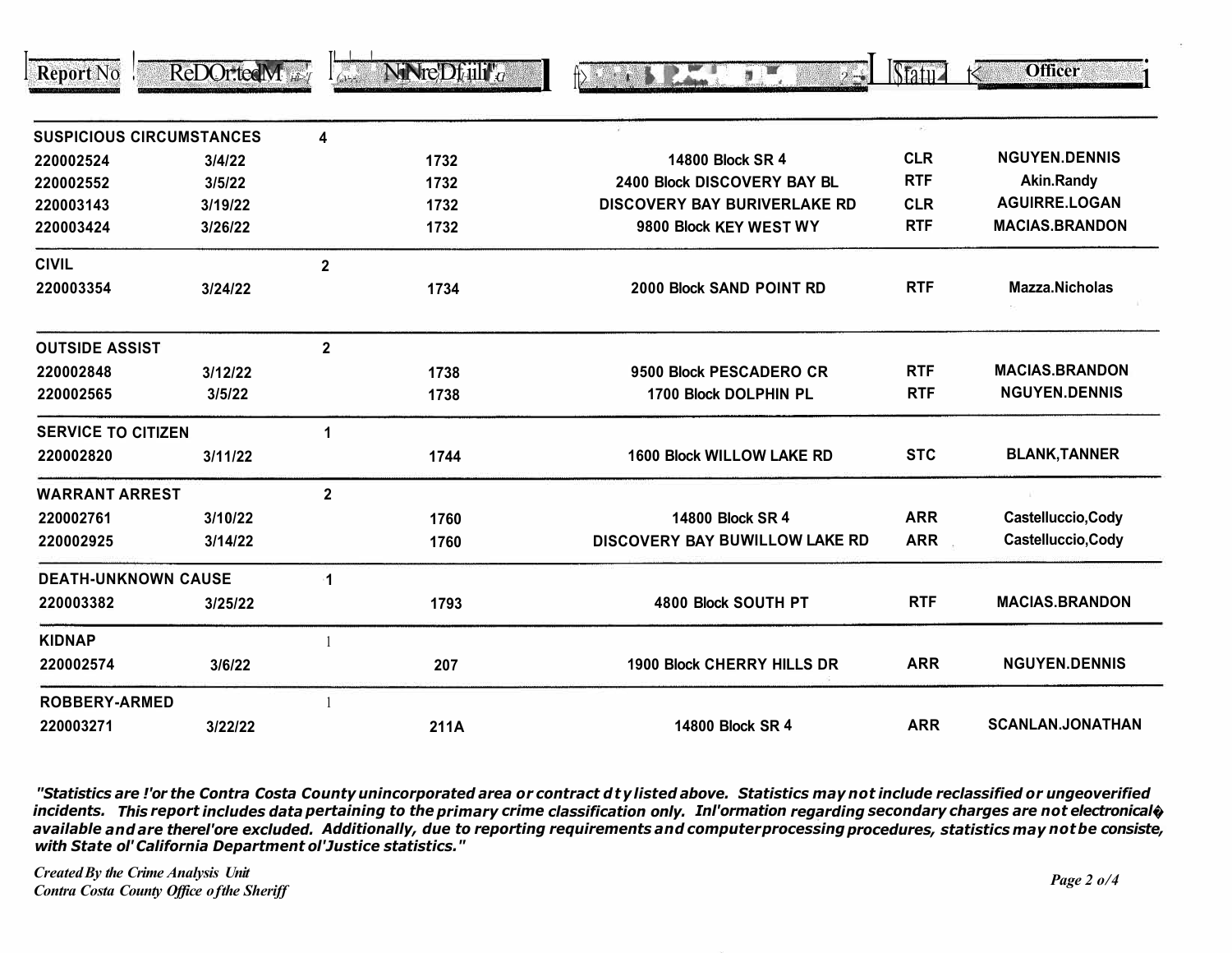| <b>Report No I</b>          | <b>Reoorted Date</b>           |                      | + Nature of QilJ | Address': J.00' Block ·<br>$\leq$  | Status     | <b>Officer</b>          |
|-----------------------------|--------------------------------|----------------------|------------------|------------------------------------|------------|-------------------------|
| 243                         |                                | 3                    |                  |                                    |            |                         |
| 220002487                   | 3/3/22                         |                      | 243              | 2400 Block DISCOVERY BAY BL        | <b>RTF</b> | <b>Mazza.Nicholas</b>   |
| 220003227                   | 3/21/22                        |                      | 243              | 8500 Block PINEHOLLOW CR           | <b>RTF</b> | Castelluccio.Cody       |
| 220003388                   | 3/25/22                        |                      | 243              | <b>WINCHESTER LP/CUMBERLAND WY</b> | <b>RTF</b> | <b>Bryant.Glenn</b>     |
| <b>BATTERY-MISD</b>         |                                | $\mathbf{1}$         |                  |                                    |            |                         |
| 220003039                   | 3/17/22                        |                      | 243A             | 5500 Block STARFISH PL             | <b>CLR</b> | <b>Bryant.Glenn</b>     |
|                             | <b>ASSAULT W/DEADLY WEAPON</b> | $\blacktriangleleft$ |                  |                                    |            |                         |
| 220003289                   | 3/22/22                        |                      | 245              | 8000 Block WESTPORT CR             | <b>RTF</b> | <b>LIVINGSTON.JASON</b> |
| <b>DIST. PEACE-GENERAL</b>  |                                | $\mathbf{2}$         |                  |                                    |            |                         |
| 220003023                   | 3/16/22                        |                      | 415              | 4000 Block S ANCHOR CT             | <b>RTF</b> | <b>POWELL.ANTONIA</b>   |
| 220002568                   | 3/5/22                         |                      | 415              | 4400 Block CLIPPER DR              | <b>RTF</b> | <b>NGUYEN.DENNIS</b>    |
| <b>459.SMISD</b>            |                                | 1                    |                  |                                    |            |                         |
| 220003338                   | 3/24/22                        |                      | 459.5MISD        | 14800 Block SR 4                   | <b>ARR</b> | <b>Bryant, Glenn</b>    |
|                             |                                | $\mathbf{1}$         |                  |                                    |            | <b>SCANLAN.JONATHAN</b> |
| <b>BURGLARY-RESIDENTIAL</b> |                                | 1                    |                  |                                    |            |                         |
| 220003493                   | 3/28/22                        |                      | 459R             | 5600 Block SCHOONER LP             | <b>RTF</b> | <b>Brady.Edward</b>     |
| $TH''$ - "FT<br>484EF       | e,cE' SS                       | C.1'.R01             |                  |                                    |            |                         |
| 220002730                   | 3/9/22                         |                      | 484EF            | 200 Block WHITMAN CT               | <b>RTF</b> | Spiegel.David           |
| 484GF i'PPt,: O             | $, 0.0$ . C. $.0$ 'i, 1        |                      |                  |                                    |            |                         |
| 220002541                   | 3/5/22                         |                      | 484GF            | <b>400 Block HASTINGS DR</b>       | <b>RTF</b> | <b>HANDEL.KEVIN</b>     |

**GRAND THEFT-VEHICLE PARTS** 

"Statistics are /'or the Contra Costa County unincorporated area or contract city listed above. Statistics may not include reclassified or ungeoverified incidents. This report includes data pertaining to the primary crime classification only. Information regarding secondary charges are not electronica! $\hat{\mathbf{v}}$ available and are therel'ore excluded. Additionally, due to reporting requirements and computer processing procedures, statistics may not be consiste, with State or Calil'omia Department or Justice statistics. .

**Created By the Crime Analysis Unit** Contra Costa County Office of the Sheriff

Page  $30/4$